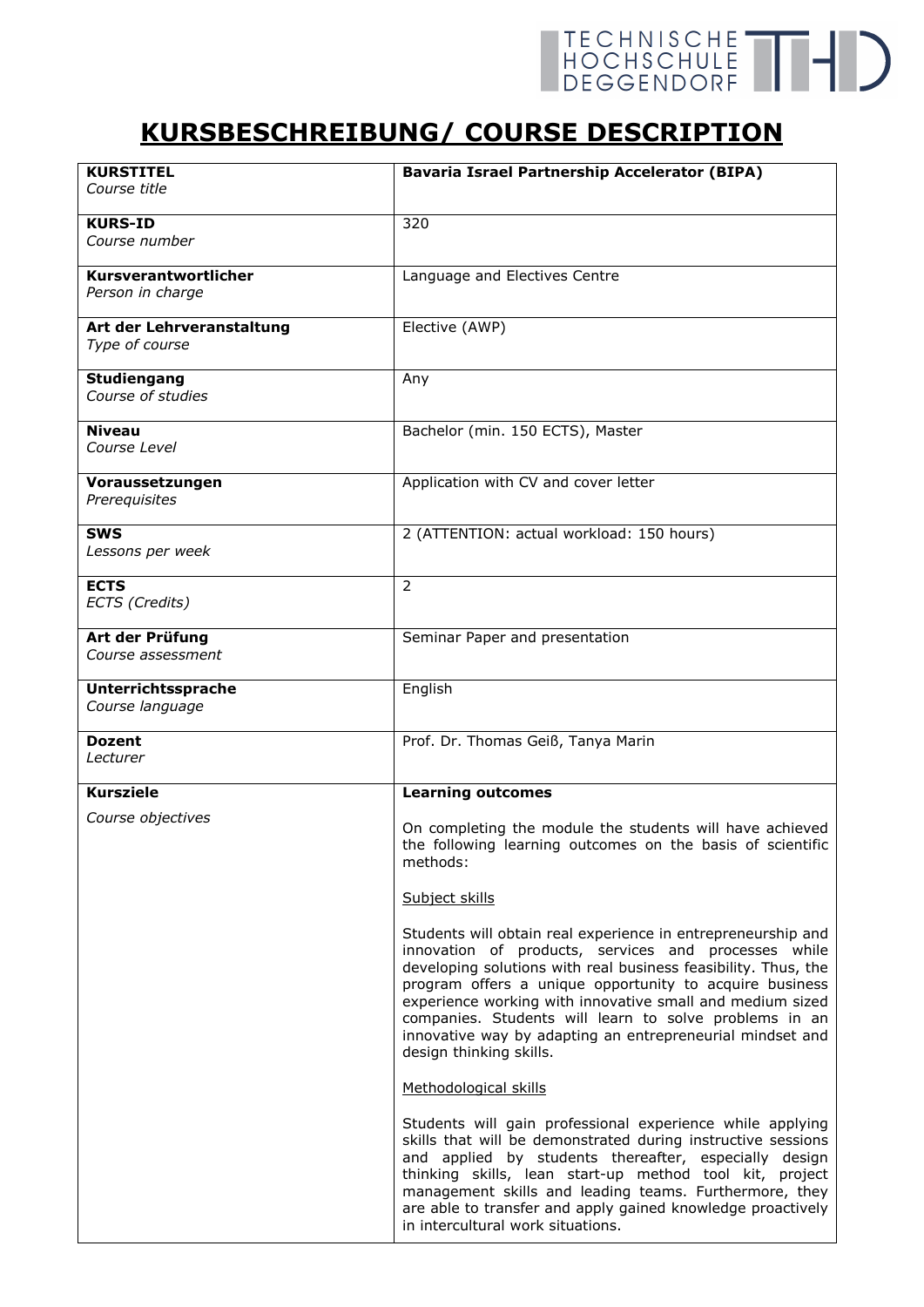|                                       | Social skills                                                                                                                                                                                                                                                                                                                                                                                                                                                                                                                                                                                                  |
|---------------------------------------|----------------------------------------------------------------------------------------------------------------------------------------------------------------------------------------------------------------------------------------------------------------------------------------------------------------------------------------------------------------------------------------------------------------------------------------------------------------------------------------------------------------------------------------------------------------------------------------------------------------|
|                                       | While performing challenging work with international,<br>intercultural teams, students will develop team-playing<br>skills and broaden their horizons. Students will experience<br>multicultural work and conduct intercultural communication<br>with team members and instructors and company partners.<br>They will develop a sense of their own particular<br>responsibility when working with colleagues and business<br>partners in an international context. They are able to<br>change perspectives and to communicate their own point of<br>view in a goal-orientated and transparent manner.          |
|                                       | Personal skills                                                                                                                                                                                                                                                                                                                                                                                                                                                                                                                                                                                                |
|                                       | Students have refined their own cognitive and behavioural<br>abilities in situations of intercultural interaction. Students<br>are confident and capable of putting forth their own ideas in<br>intercultural communication situations. Students<br>can<br>develop their personal and professional network and create<br>personal and business relationships. Students get the<br>possibility of receiving personal recommendations from<br>respected mentors and company professionals and improve<br>on their English language skills.                                                                       |
| <b>Kursinhalte</b><br>Course contents | The Bavaria Israel Partnership Accelerator brings<br>together students from Bavaria, Israel and the United Arab<br>Emirates with established companies from Bavaria. Through<br>a co-creation framework, interdisciplinary and multinational<br>teams solve technological and business challenges brought<br>in by the companies. Corporate partners from Bavaria and<br>Israel present BIPA's multicultural teams' innovation with<br>challenges relevant to their business, in fields such as<br>Industry 4.0, The Internet of Things, Automotive / Smart<br>Mobility, Healthcare / MedTech and IT-Security. |
|                                       | In this program students from Bavaria, Israel and the<br>United Arab Emirates form international teams, and engage<br>in a 2-month program. BIPA offers students a unique<br>opportunity to experience first-hand what it is like working<br>in open innovation processes by offering innovative<br>solutions to leading companies and businesses. Moreover,<br>students will get a rare chance to experience how it is like<br>to work with people from different cultures, receive<br>mentoring from professional, experienced mentors, and<br>enlarge their professional and personal network.              |
|                                       | BIPA 2021 consists of three parts:                                                                                                                                                                                                                                                                                                                                                                                                                                                                                                                                                                             |
|                                       | Part I: Kick-Off (October 11th to 15th 2021), where all<br>participants meet. (PLEASE NOTE: the original<br>description of this course included stays in Munich and<br>Israel. Due to the current uncertainty of traveling, the<br>organisers have decided that the BIPA 2021 program<br>will take place virtually)                                                                                                                                                                                                                                                                                            |
|                                       | An intensive kick off, devoted to guiding the newly<br>formed teams in the process to open innovation while<br>addressing specific challenges of the participating<br>companies.                                                                                                                                                                                                                                                                                                                                                                                                                               |
|                                       | Part II: Virtual Acceleration Phase (7 weeks)                                                                                                                                                                                                                                                                                                                                                                                                                                                                                                                                                                  |
|                                       | Development of a tailored solution for the proposed<br>company challenge supported by virtual mentoring and<br>online collaboration tools.                                                                                                                                                                                                                                                                                                                                                                                                                                                                     |
|                                       | Part III: Results Presentation (December 2021)                                                                                                                                                                                                                                                                                                                                                                                                                                                                                                                                                                 |